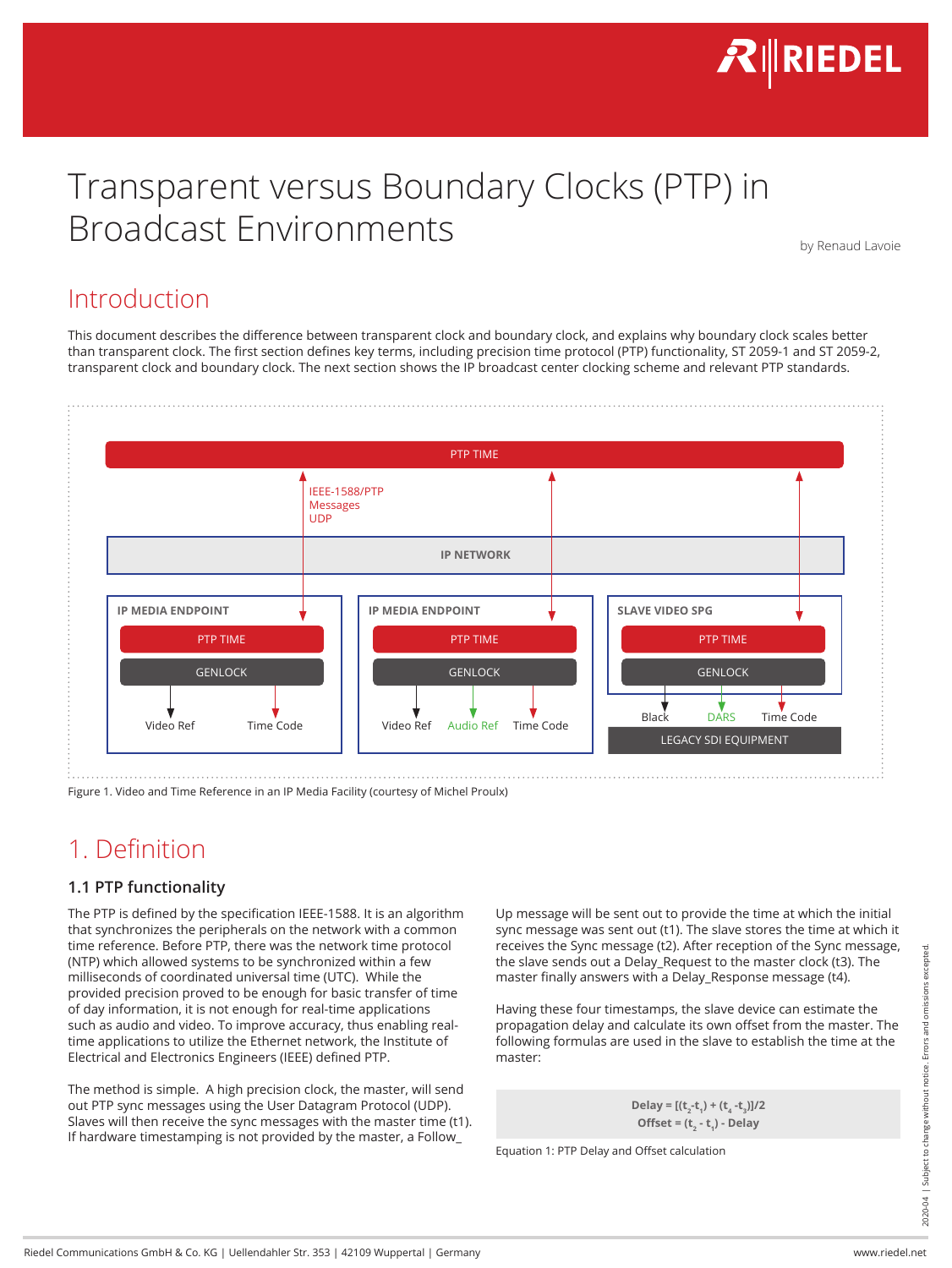**INEDEL** 



#### The following image shows the low-level PTP algorithm

### **1.2 Transparent Clock**

The transparent clock will relay the master's PTP Sync, Follow\_Up and Delay Resp messages to all of the Riedel IP SFPs and will transfer PTP Request\_Delay messages from all the SFPs to its master. The PTP master usually can answer to a limited number of slaves. When this number becomes too large, the master starts to be over solicited by the number of messages.

The network gets more congested, and packet scheduling across the network can add delays, which in turn cause inaccuracy in time synchronization (PTP messages have different delays that are not compensated for). The transparent clock adjusts the PTP messages to remove the delays of its own packet processing, and thus compensates delays in PTP messaging.

In a spine-leaf architecture, the top of rack switches can adjust the delay inside the PTP packets (by adding a correction field in PTP message) to ensure it is viewed as transparently as possible.



Figure 3. Transparent clock system

#### **1.3 Boundary Clock**

The boundary clock ready switches possess a built-in PTP master clock. The switch will be the master for the endpoint devices attached to it. For stability, the switch will be a slave to another PTP master clock. In this scenario, the PTP master in the switch will communicate to a limited number of slaves. This way the boundary clock method ensures that PTP masters are not over solicited, and this will greatly improve the accuracy of the PTP time and the system scalability. The following picture shows a boundary clock system.



Figure 4. Boundary clock system

### **1.4 Timing Signal Generation in IP Media**

Once the slave has iteratively computed its time difference with its master, it is synchronized within sub-microsecond accuracy of UTC. But time synchronization is just the first step. The second step is to use precise time to derive the timing reference signals needed by ST 2110 audio/video devices.

The Society of Motion Picture and Television Engineers (SMPTE) decided to create the ST 2059-1 and ST 2059-2 standards. The ST 2059-1 defined a method of deriving phase aligned audio and video sync from PTP. The ST 2059-2 defined a profile of IEEE-1588 suitable to audio and video requirements.

From the PTP ticks count, slaves accurately find the vertical and the horizontal pulses and align its video to the video reference. It is also possible to extract the audio clocks and finally to generate the Digital Audio Reference (DARS) if required. The following image shows the process of re-creating the clock for synchronization of signals.